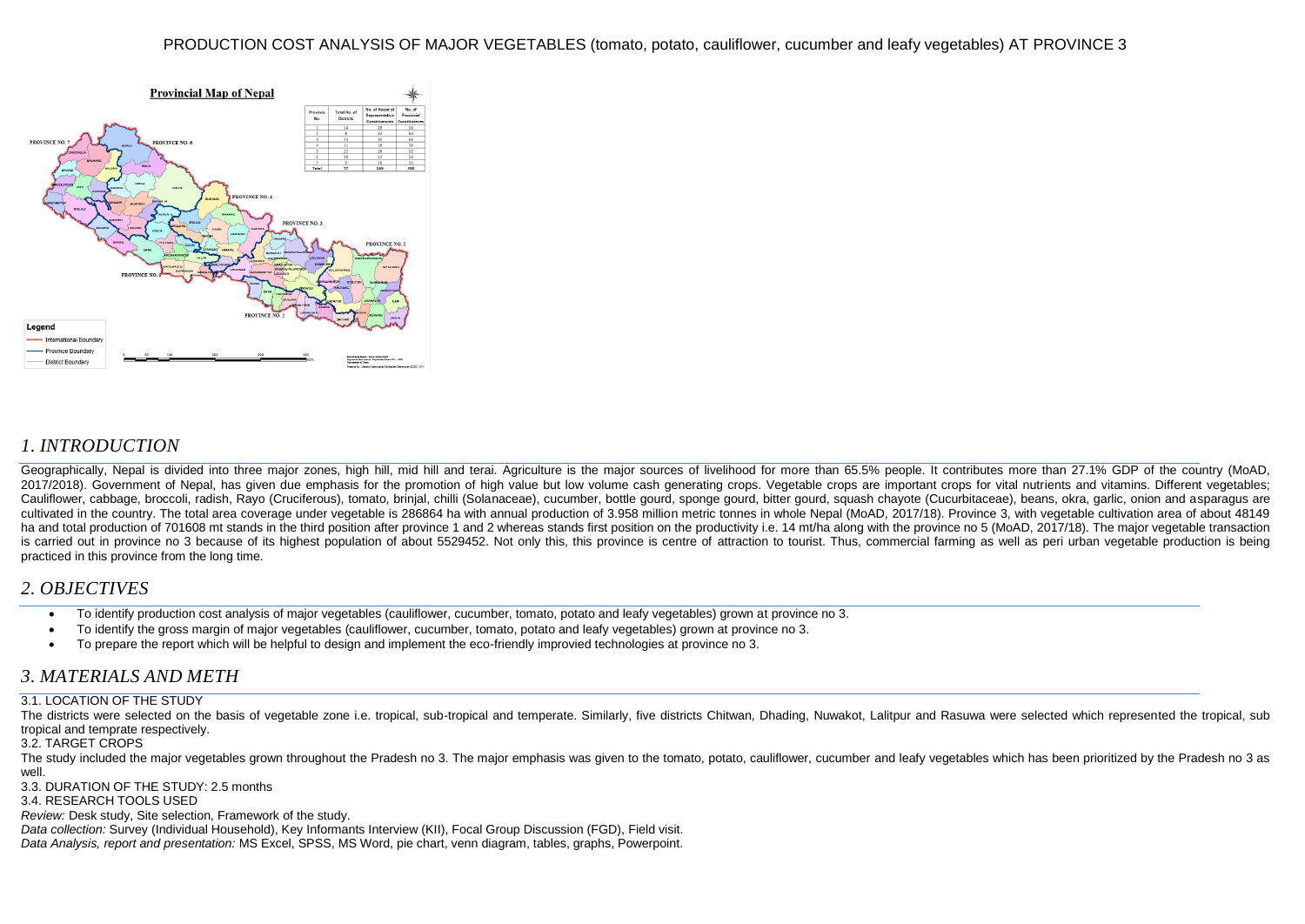# *4. RESULT AND DISCUSSION*

#### 4.1. Type of farming

71.2% of respondents from Chitwan, 84.6% from Nuwakot and 66.7% from Rasuwa are practicing semi commercial farming. Whereas, 84.2% from Makwanpur, 52% from Dhading and 100% from Kathmandu are practicing commercial farming. The finding is statistically significant (X2=39.02, P<0.001).



*Figure 1: Type of farming of respondents*

4.2. Area of production of selected vegetables (per household)

|--|

| <b>District</b> |        | Area (ropani/HH) |             |          |                 |  |  |  |
|-----------------|--------|------------------|-------------|----------|-----------------|--|--|--|
|                 | Tomato | Potato           | Cauliflower | Cucumber | Leafy vegetable |  |  |  |
| Chitwan         | 8.48   |                  | 7.6         | 6.74     | 4. I            |  |  |  |
| Makwanpur       | 1.9    | 5.28             | 2.3         | 3.83     | 2.5             |  |  |  |
| Dhading         | 2.1    | 7.0              | 2.8         | 2.00     | 0.66            |  |  |  |
| Nuwakot         | 5.3    | 12.0             | 4.1         | 2.58     | 1.23            |  |  |  |
| Rasuwa          | 4.4    | 5.57             | 5.3         | 3.78     | 2.70            |  |  |  |
| Kath valley     | 7.8    | 5.1              | 3.2         | 2.02     | 1.60            |  |  |  |
| Total           | 4.99   | 7.25             | 4.2         | 5.29     | 2.13            |  |  |  |

*Source: HH survey, 2019*

The area of tomato production per household is highest for Chitwan (8.48 ropani per household) and minimum in case of Makwanpur (1.9 ropani per household). Similarly, acreage for potato is highest for Nuwakot (12 ropani per household) and minimum in case of Kathmandu (5.1 ropani per household). The area of cauliflower is highest for Chitwan (7.6 ropani per household) and minimum in case of Makwanpur (2.3 ropani per household). The area of cucumber production per household is highest for Chitwan (6.74ropani per household) and minimum in case of Dhading (2 ropani per household). Moreover, the area of cucumber production per household is highest for Chitwan (4.1 ropani per household) and minimum in case of Dhading (0.66 ropani per household). Detail is shown in the table above.

4.3 Information (cost, income and B:C ratio) about selected crops

4.3.1. Tomato

The cost per ropani is minimum for Makwanpur (Rs. 30167.66/ropani) whereas maximum in Kathmandu (Rs. 55000/ropani). Income per ropani is least in Chitwan (Rs. 51672.41) whereas it is maximum in Kathmandu (Rs. 115000). The B: C ratio is also lowest in Chitwan (1.53:1) whereas highest in Kathmandu (2.09:1). Detail is shown in the table below.

Table 2: Cost (Rs/ropani) , Income (Rs/ropani) and B:C ratio of tomato

| Table 2. Obst (Rollopalli), illioonile (Rollopalli) and D.O Tatle of tomato |             |               |        |  |  |  |  |  |
|-----------------------------------------------------------------------------|-------------|---------------|--------|--|--|--|--|--|
| <b>District</b>                                                             | Cost/ropani | Income/ropani | B:C    |  |  |  |  |  |
| Chitwan                                                                     | 33741.37    | 51672.41      | 1.53:1 |  |  |  |  |  |
| Makwanpur                                                                   | 30167.66    | 58333.33      | 1.60:1 |  |  |  |  |  |
| Dhading                                                                     | 35666.66    | 62333.33      | 1.74:1 |  |  |  |  |  |
| Nuwakot                                                                     | 38333.33    | 70000.00      | 1.82:1 |  |  |  |  |  |
| Rasuwa                                                                      | 44714.28    | 78571.42      | 1.75:1 |  |  |  |  |  |
| Kath valley                                                                 | 55000.00    | 115000.00     | 2.09:1 |  |  |  |  |  |
| Total                                                                       | 237623.3    | 435910.49     | 1.83:  |  |  |  |  |  |

*Source: HH survey, 2019*

4.3.2. Potato

The cost per ropani is minimum for Chitwan (Rs. 11666.66/ropani) whereas maximum in Kathmandu (Rs. 25714.28/ropani). Income per ropani is least in Dhading (Rs. 20000) whereas it is maximum in Kathmandu (Rs. 50000). The B: C ratio is lowest in Dhading (1.53:1) whereas highest in Kathmandu (1.94:1). Detail is shown in the table below.

Table 3: Cost (Rs/ropani) , Income (Rs/ropani) and B:C ratio of potato

| <b>District</b> | Cost/ropani | Income/ropani | □… |  |
|-----------------|-------------|---------------|----|--|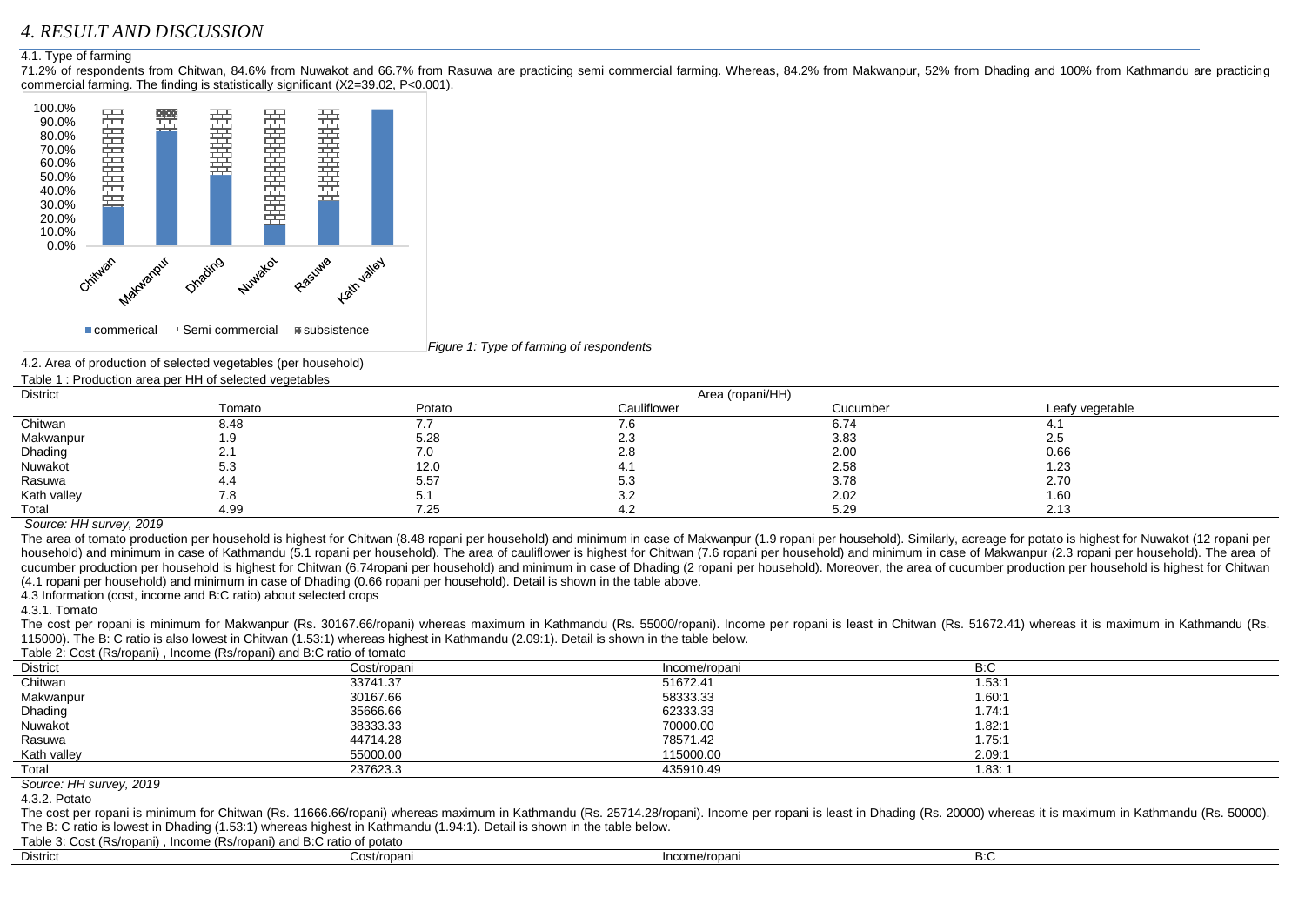| Chitwan     | 11666.66 | 20083.33 | 1.72: $\dot{}$    |
|-------------|----------|----------|-------------------|
| Makwanpur   | 14789.68 | 24805.88 | 1.67:1            |
| Dhading     | 13000    | 20000    | 1.53:1            |
| Nuwakot     | 20444.44 | 37777.77 | 1.84:1            |
| Rasuwa      | 24301    | 47000    | 1.93:1            |
| Kath valley | 25714.28 | 50000    | 1.94:1            |
| Total       | 109916   | 199667   | 1.81. $^{\prime}$ |

*Source: HH survey, 2019*

4.3.3. Cauliflower

The cost per ropani is minimum for Makwanpur (Rs. 9550.30/ropani) whereas maximum in Kathmandu (Rs. 28000/ropani). Income per ropani is least in Chitwan (Rs. 18823.52) whereas it is maximum in Kathmandu (Rs. 58800). The B: C ratio is lowest in Nuwakot (1.59:1) whereas highest in Kathmandu (2.1:1). Detail is shown in the table below.

Table 4: Cost (Rs/ropani) , Income (Rs/ropani) and B:C ratio of cauliflower

| <b>District</b> | Cost/ropani | Income/ropani | B:C    |  |  |  |  |
|-----------------|-------------|---------------|--------|--|--|--|--|
| Chitwan         | 10147.05    | 18823.52      | 1.85:1 |  |  |  |  |
| Makwanpur       | 9550.3      | 20617.64      | 2.15:1 |  |  |  |  |
| Dhading         | 14708.33    | 23541.66      | 1.60.7 |  |  |  |  |
| Nuwakot         | 15625       | 24900         | 1.59.7 |  |  |  |  |
| Rasuwa          | 15555.55    | 25333.33      | 1.62:  |  |  |  |  |
| Kath valley     | 28000       | 58800         | 2.1:1  |  |  |  |  |
| Total           | 93586.23    | 172016.15     | .83:   |  |  |  |  |

*Source: HH survey, 2019*

4.3.4. Cucumber

The cost per ropani is minimum for Rasuwa (Rs. 21202/ropani) whereas maximum in Kathmandu (Rs. 28930/ropani). Income per ropani is least in Dhading (Rs.35451) whereas it is maximum in Kathmandu (Rs. 49000). The B: C ratio is lowest in Makawanpur (1.5) whereas highest in Rasuwa (1.71). Detail is shown in the table below.

#### Table 5: Cost (Rs/ropani) , Income (Rs/ropani) and B:C ratio of cucumber

| District    | Cost/ropani | Income/ropani | B:C    |
|-------------|-------------|---------------|--------|
| Chitwan     | 22837.8     | 38002         | 1.66:  |
| Makwanpur   | 24017.2     | 36241         | 1.50.7 |
| Dhading     | 23339       | 35451         | 1.51:1 |
| Nuwakot     | 24102       | 38678         | 1.60:1 |
| Rasuwa      | 21202       | 36389         | 1.71:1 |
| Kath valley | 28930       | 49000         | 1.69.7 |
| Total       | 144428      | 233761        | 1.61.  |

*Source: HH survey, 2019*

4.3.5. Leafy vegetables

The cost per ropani is minimum for Chitwan (Rs. 6791.66/ropani) whereas maximum in Kathmandu (Rs. 15500/ropani). Income per ropani is least in Dhading (Rs.12005) whereas it is maximum in Kathmandu (Rs. 20765). The B: C ratio is lowest in Kathmadu (1.33) whereas highest in Chitwan (2.09). Detail is shown in the table below.

Table 6: Cost (Rs/ropani) , Income (Rs/ropani) and B:C ratio of leafy vegetables

| <b>District</b>    | Cost/ropani | Income/ropani | B:C             |
|--------------------|-------------|---------------|-----------------|
| Chitwan            | 6791.66     | 14215         | 2.09:1          |
| Makwanpur          | 7102        | 13559         | 1.90:1          |
|                    | 7540        | 12005         | 1.59:1          |
| Dhading<br>Nuwakot | 7500        | 15030         | 2.00:1          |
| Rasuwa             | 8000        | 12245         | 1.53:1          |
| Kath valley        | 15500       | 20765         | 1.33:1          |
| Total              | 52433.66    | 87819         | $1.67:^{\circ}$ |

*Source: HH survey, 2019*

4.4. Cost of production of each commodity

The average cost of tomato was found to be NRs. 16.34 whereas that of cauliflower, cucumeber, potato and leafy vegetables was NRs. 20.71, NRs. 17.77, NRs. 18.34 and NRs. 10.43 respectively. Detail about cost of production of each commodity with respect to studied districts is shown in the table below.

#### Table 7: Cost of production (NRs/kg) of the selected vegetables

| <b>District</b> | * commodity<br>$\sim$<br>m10<br><b>JUJI</b> |                                    |                         |                        |            |  |  |
|-----------------|---------------------------------------------|------------------------------------|-------------------------|------------------------|------------|--|--|
|                 | omato                                       | $\ddot{\phantom{0}}$<br>Cauliflowe | Cucumber                | Potato                 | Leafy vec  |  |  |
| Chitwan         | 10.43                                       | 10.00<br>∖ສ.o∪∠                    | $\overline{A}$<br>16.86 | $\rightarrow$<br>1.4.3 | QE<br>J.JZ |  |  |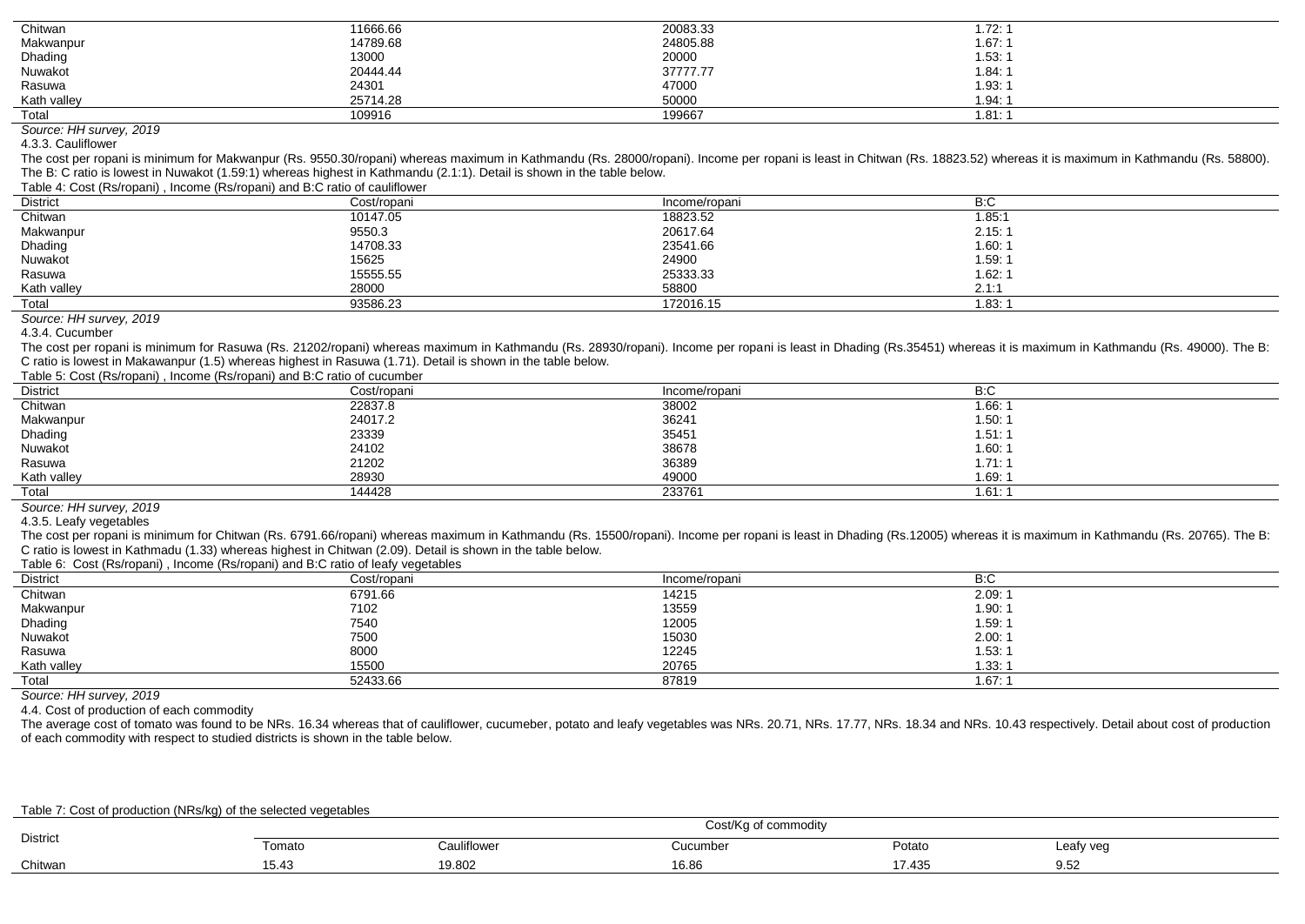| Makwanpur   | 5.22  |                  | 16.65                    | 17.225 | 9.31  |
|-------------|-------|------------------|--------------------------|--------|-------|
| Dhading     | 16.54 | 19.592<br>20.912 | 17.97                    | 18.545 | 10.63 |
| Nuwakot     | 17.08 | 21.452           | 18.51                    | 19.085 | 11.17 |
| Rasuwa      | 17.66 | 22.032           | 19.09                    | 19.665 | 11.75 |
| Kath valley | 16.09 | 20.462           | 17.52                    | 18.095 | 10.18 |
| Average     | 16.34 | 20.71            | ---<br>$\iota$ . $\iota$ | 18.34  | 10.43 |

#### *Source: HH survey, 2019*

4.5 Cost of production, income and benefit cost ratio of high tech technologies in vegetable production at the study area

Based on key informant interview with experts involved in constructing and implementing polyhouse and net house in the province, the information about cost of production, sales of production and B:C ratio is shown in the t below.

#### Table 8: Cost (Rs/ropani) , Income (Rs/ropani) and B:C ratio of major vegetables in high tech condition

| Commodity       | Cost of production             |        |          |                          | Sales of production            |                          |          | Benefit Cost ratio       |                                |                          |          |        |
|-----------------|--------------------------------|--------|----------|--------------------------|--------------------------------|--------------------------|----------|--------------------------|--------------------------------|--------------------------|----------|--------|
|                 | naturally ventilated polyhouse |        | nethouse |                          | naturally ventilated polyhouse |                          | nethouse |                          | naturally ventilated polyhouse |                          | nethouse |        |
|                 | local                          | hybrid | local    | hybrid                   | local                          | hybrid                   | local    | hybrid                   | local                          | hybrid                   | local    | hybrid |
| Tomato          | 25000                          | 27000  | 22000    | 25000                    | 53320                          | 65000                    | 45017    | 53221                    | 2.13:1                         | 2.40:1                   | 2.04:1   | 2.12:1 |
| cauliflower     | 11245                          | 13229  | 10354    | 14001                    | 22071                          | 25005                    | 21019    | 29005                    | 1.96:1                         | 1.89:1                   | 2.03:1   | 2.07:1 |
| Cucumber        | 20000                          | 24000  | 19000    | 21000                    | 45765                          | 52540                    | 44204    | 49234                    | 2.28:1                         | 2.18:1                   | 2.32:1   | 2.34:1 |
| Potato          | 12141                          |        | 11540    | $\overline{\phantom{a}}$ | 33000                          | $\overline{\phantom{0}}$ | 30400    | $\overline{\phantom{a}}$ | 2.71:1                         | $\overline{\phantom{a}}$ | 2.63:1   | $\sim$ |
| Leafy vegetable | 8245                           | 10563  | 7510     | 9345                     | 22034                          | 25671                    | 18321    | 23001                    | 2.67:1                         | 2.43:1                   | 2.43:1   | 2.46:1 |

*Source: KII, 2019*

### *5. SUMMARY AND CONCLUSION*

The B:C ratio for tomato was maximum in Kathmandu valley (2.09:1) and minimum in Chitwan (1.53:1). The minimum cost of production was seen at Makwanpur with Rs. 30167.66 (B: C = 1.60:1) and minimum revenue was obtained at Chitwan with Rs. 51672.41/ropani. The highest cost of production for cultivating potato was seen at Kathmandu valley (Rs. 25714.28/ropani) where revenue (Rs. 50000/ropani) and B:C (1.94: 1) were also found highest. The least revenue was obtained at Dhading (Rs. 20000/ropani). The B:C ratio was also lowest at Dhading (1.53: 1). Cauliflower's cost of cultivation was least at Makwanpur (Rs. 9550.3/ropani) where B:C ratio was maximum (2.15:1). The revenue generation was however maximum at Kathmandu with Rs. 58800 (cost of production=Rs, 28000/ropani, being highest of all).

The cost per ropani in case of cucumber is minimum for Rasuwa (Rs. 21202/ropani) whereas maximum in Kathmandu (Rs. 28930/ropani). Income per ropani in case of cucumber is least in Dhading (Rs.35451) whereas it is maximum in Kathmandu (Rs. 49000). The B: C ratio is lowest in Makawanpur (1.5:1) whereas highest in Rasuwa (1.71:1). For leafy vegetables, the cost per ropani is minimum for Chitwan (Rs. 6791.66/ropani) whereas maximum in Kathmandu (Rs. 15500/ropani). Income per ropani is least in Dhading (Rs.12005) whereas it is maximum in Kathmandu (Rs. 20765). The B: C ratio is lowest in Kathmadu (1.33:1) whereas highest in Chitwan (2.09:1).

The cost of production for local is less than hybrid for all crops. The cost while cultivating at net house drops sharply in comparison with naturally ventilated poly house. The B:C ratio for tomato was high at naturally v polyhouse (2.13:1 for local, 2.40:1 for hybrid) in comparison with nethouse (2.04:1 for local and 2.12:1 for hybrid). The B:C ratio for cauliflower was maximum for nethouse (2.03:1 for local, 2.07:1 for hybrid) in comparis naturally ventilated polyhouse (1.96:1 for local and 1.89:1 for hybrid). Similar case was seen in case of cucumber also. The B:C ratio for naturally ventilated polyhouse was lower (2.28:1 for local, 2.18:1 for hybrid) to n (2.32:1 for local, 2.34:1 for hybrids). The B:C ratio for potato was highest in case of naturally ventilated polyhouse (2.71:1 for polyhouse and 2.63:1 for net house). The B:C ratio of cucumber was also seen highest in nat ventilated polyhouse (2.67:1 for local, 2.43:1 for hybrids) to net house (2.43:1 for local, 2.46:1 for hybrids), Similarly, the average cost of tomato was found to be NRs. 16.34 whereas that of cauliflower, cucumeber, pota leafy vegetables was NRs. 20.71, NRs. 17.77, NRs. 18.34 and NRs. 10.43 respectively.

The study summarized that the selected districts are potential for commercialization of yegetable sector. The base for selected yegetables yiz, potato, tomato, cauliflower, cucumber and leafy yegetables is already prepared farmers are getting substantial amount of margin mostly in case of Kathmandu valley. The B:C ratio is also higher in Kath area. For the majority of crops, net house seems to be expensive but it seem to fetch higher B:C rat comparison to naturally ventilated polyhouse. The major problems stressed were lower price being offered, syndicate among marketers and inaccessibility to organized markets. Positive vibes were seen among farmers due to increased government interest and stable government as well.

### *6. RECOMMENDATION*

- Easy loan and subsidy.
- Fix vegetable price.
- Identify problems of farmers and act accordingly.
- Identify real farmers and support them.